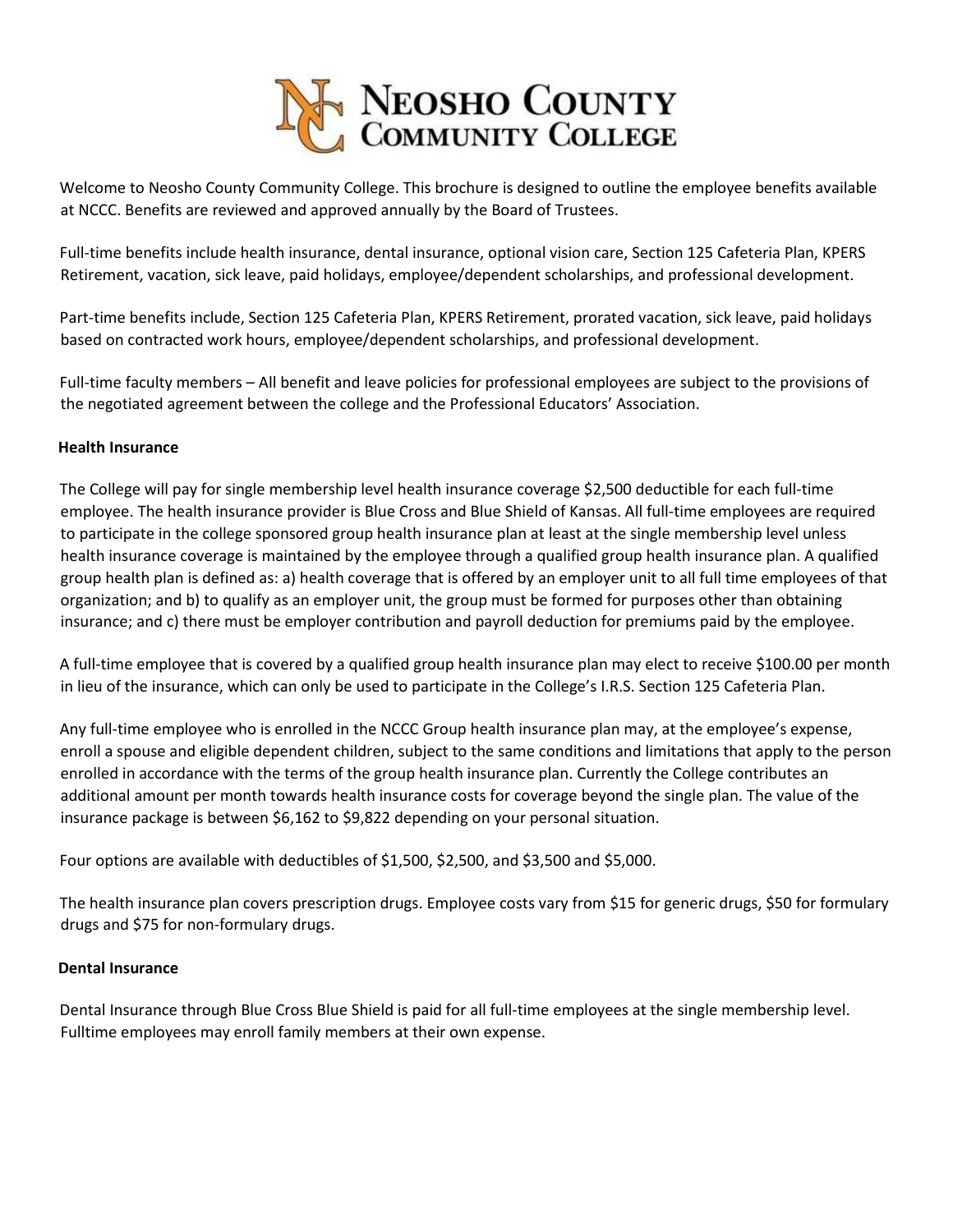### **Optional Vision Insurance**

NCCC also offers a voluntary vision hardware benefit with frame allowance and co-pay on lenses through Vision Care Direct.

## **I.R.S. Section 125 Cafeteria Plan**

I.R.S. Section 125 Cafeteria Plan options include salary protection insurance, cancer and dreaded disease insurance, dependent care reimbursement, dental, vision, and medical reimbursement as provided by the Board in the Cafeteria Plan. All elections must be made according to the Section 125 Cafeteria Plan.

# **Kansas Public Employees Retirement System (KPERS)**

All full-time and permanent part-time employees are required to become members of the Kansas Public Employees Retirement System. Six percent of the employee's salary is deducted for this retirement plan.

KPERS membership includes long-term disability benefits, basic group life insurance equal to 150 percent of your annual salary paid by the College and optional group life insurance.

Prior to vesting (five years of service), an employee who leaves covered service in Kansas may make application to withdraw the employee portion of the account.

## **403(b) Retirement Plan**

Full and part-time permanent employees are eligible to make salary deferrals and receive employer matching contributions up to \$25.00 on your date of hire.

#### **Vacation**

Non Faculty Employees

Full-time and permanent part-time\* employees are entitled to vacation pay based upon employment classification and years of service. Vacation hours will accrue monthly. An employee's available vacation hours cannot exceed what he or she can accrue in the last two employment years.

Schedule of Vacation Hours – Monthly Accrual \*\*

|                                |       | $1-5$ yrs $6-10$ yrs |
|--------------------------------|-------|----------------------|
| Clerical/Maintenance           | 6.67  | 10.00                |
| <b>Management Support</b>      | 6.67  | 10.00                |
| Administrator                  | 13.33 | 14.00                |
| Senior Administrator           | 13.33 | 16.67                |
| <b>Executive Administrator</b> | 13.33 | 16.67                |

\*permanent part-time is prorated based on their contracted work hours.

\*\*vacation hours increase at 11-15 years and at 16+ years.

Years of service designated refer to a complete employment year. An employment year is defined as a twelve-month period beginning on the employee's Board approved start date. Vacation hours are non-working hours.